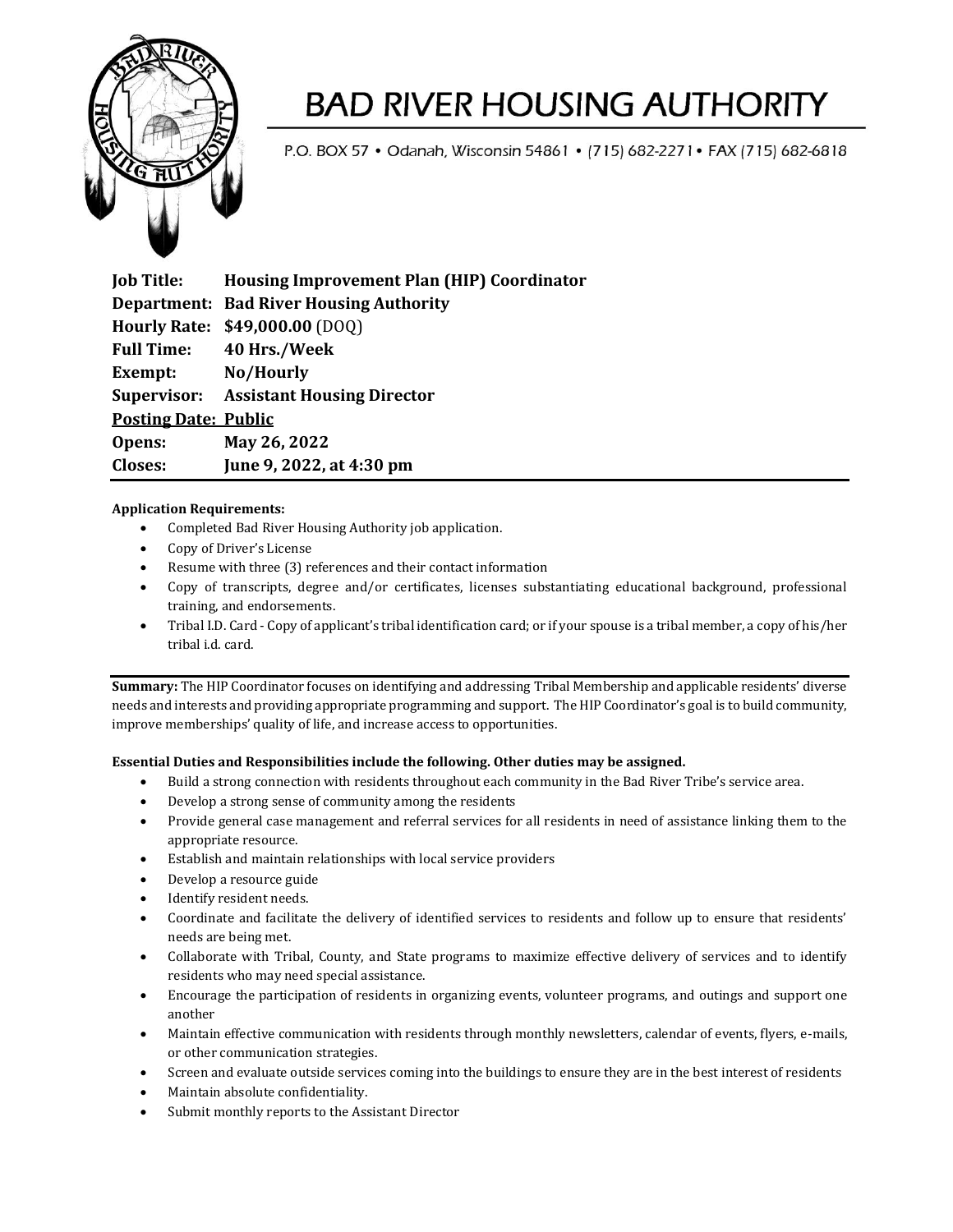

# **BAD RIVER HOUSING AUTHORITY**

P.O. BOX 57 • Odanah, Wisconsin 54861 • (715) 682-2271 • FAX (715) 682-6818

• Participate in other assignments as appropriate and demonstrates flexibility in working hours and responsibilities.

**Qualification Requirements:** To be successful, an individual must be able to perform each essential duty satisfactorily and the organization must realize tangible results in the form of grants received and projects satisfactorily progressing in a timely fashion. Reasonable accommodations may be made to enable individuals with disabilities to perform the essential functions.

#### **Education and/or Experience:**

**Required:**

- Associates degree plus one (1) year of experience in programming and/or provision of social services
- Prior experience in the nonprofit housing and community development sector is strongly preferred.
- A bachelor's degree in a related field is preferred.

#### **Other Skills and Abilities:**

**Required:**

- This is a required driver position, must possess a valid state driver's license, adequate vehicle/liability insurance, and/or meet eligibility for Housing Authority Automobile insurance.
- Strong attention to detail and advanced problem-solving skills
- Self-starter, independent worker, able to prioritize multiple tasks, and deadline-driven
- Professional, well organized, and able to handle a variety of duties simultaneously
- Positive attitude and excellent interpersonal skills

#### **Background Check:**

- This position is contingent on the required ability to pass a Bad River caregiver background check when working with children and/or the elderly.
- This is a required driver position, must possess a valid state driver's license, adequate vehicle/liability insurance, and/or meet eligibility for Housing Authority Automobile insurance.

#### **Language Skills**:

• Excellent written and oral communication skills

### **Reasoning Ability**:

- The candidate applying for this position must have experience and demonstrate reasoning ability when working with clients and the community.
- Problem-solving skills including deductive reasoning.

**Physical Demands:** The physical demands described here are representative of those that must meet by an employee to successfully perform the essential functions of this job. Reasonable accommodations may be made to enable individuals with disabilities to perform the essential functions. Must be physically able to perform all job duties. Walking, standing, bending, stooping, and occasional lifting up to 25lbs and/or carrying for short distances.

**Work Environment:** The work environment characteristics described here are representative of those an employee encounters while performing the essential functions of this job. Reasonable accommodations may be made to enable individuals with disabilities to perform the essential functions. The incumbent will work primarily in an office setting. The noise level is usually moderate. The office climate is temperature-controlled.